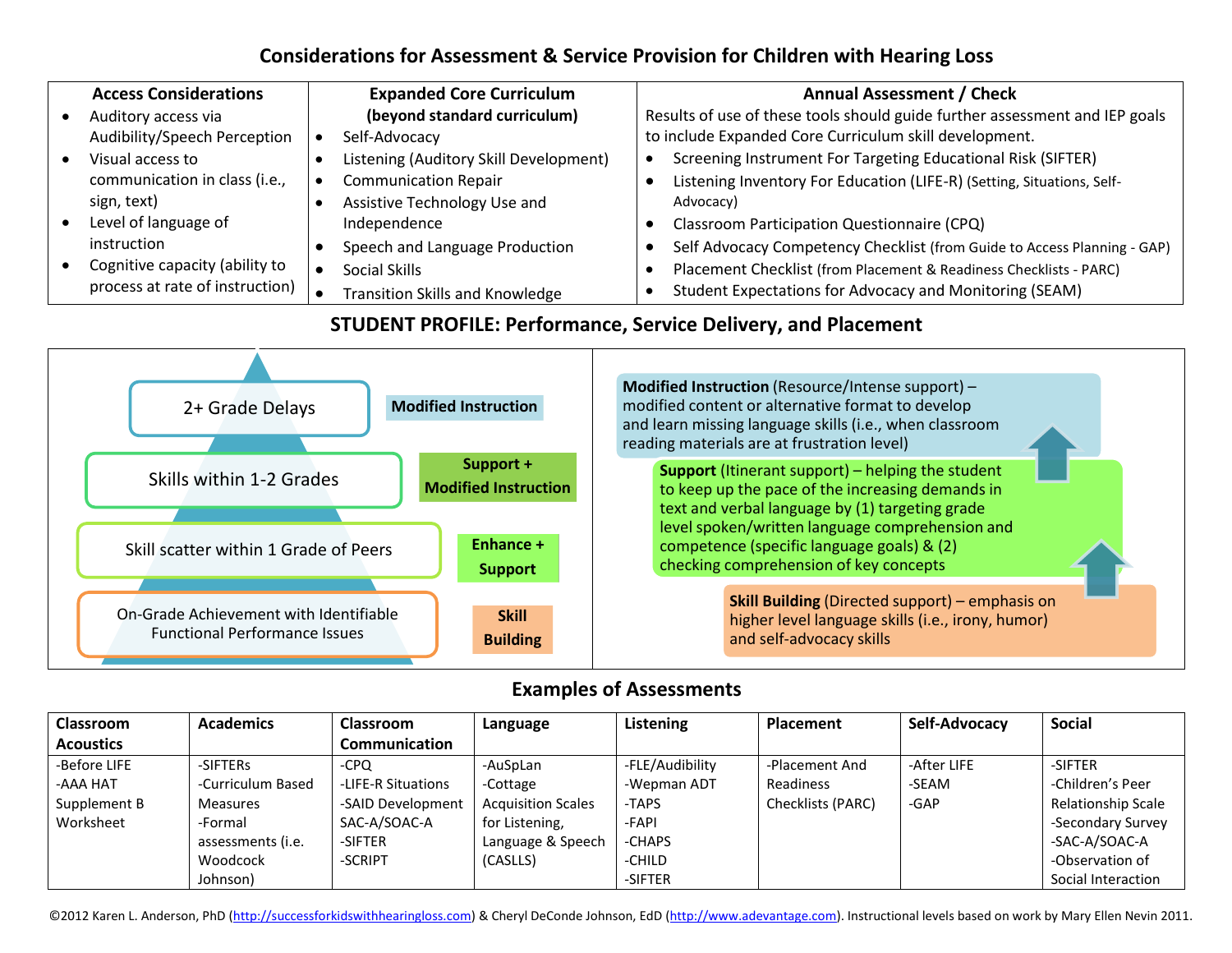## **SUGGESTED ASSESSMENT MEASURES TO USE WITH STUDENTS WITH HEARING LOSS**

| NOTE: This should not be considered an all inclusive list of appropriate assessment instruments. |                                                                                                                                                                   |  |  |  |  |
|--------------------------------------------------------------------------------------------------|-------------------------------------------------------------------------------------------------------------------------------------------------------------------|--|--|--|--|
| <b>Name</b>                                                                                      | <b>Description</b>                                                                                                                                                |  |  |  |  |
| <b>AAA Hearing Assistance Technology</b>                                                         | Developed by the American Academy of Audiology 2011, pages 12-21 provide a worksheet to guide classroom acoustic measurements.                                    |  |  |  |  |
| (HAT) Supplement B Worksheet                                                                     | http://www.audiology.org/resources/documentlibrary/Documents/20110926 HAT GuidelinesSupp B.pdf                                                                    |  |  |  |  |
| AuSpLan                                                                                          | Summary of a guide to expectations and auditory, speech and language goals for a child with a cochlear implant                                                    |  |  |  |  |
|                                                                                                  | http://www.advancedbionics.com/content/dam/ab/Global/en_ce/documents/libraries/AssessmentTools/3-01066-D-2_AuSPLan%20Supplement-FNL.pdf                           |  |  |  |  |
| <b>Children's Auditory</b>                                                                       | An intense judgment of student attention in 6 easy to challenging listening conditions resulting in a score of normal or at-risk. Age 5+.                         |  |  |  |  |
| <b>Performance Scale (CHAPS)</b>                                                                 | http://successforkidswithhearingloss.com/tests                                                                                                                    |  |  |  |  |
| Children's Home Inventory of                                                                     | Provides 15 situations typical of home and community listening. Versions for family members and children with hearing loss to complete. Scoring based on          |  |  |  |  |
| <b>Listening Difficulties</b>                                                                    | judgment of listening difficulty based on an 8-point scale. http://successforkidswithhearingloss.com/tests                                                        |  |  |  |  |
| <b>Classroom Participation</b>                                                                   | Designed to be completed by students grades 3 though high school to obtain their views and feelings on communicating in the mainstream classroom.                 |  |  |  |  |
| <b>Questionnaire (CPQ)</b>                                                                       | http://essp-ny.org/documents/Questionnaire.pdf                                                                                                                    |  |  |  |  |
| <b>Cottage Acquisition Scales for</b>                                                            | Evaluation and precise, specific developmental curriculum for Pre-verbal, Pre-sentence, Simple Sentence, and Complex Sentence levels.                             |  |  |  |  |
| Listening, Language & Speech                                                                     | http://www.sunshinecottage.org/Products/CASLLS/Default.aspx                                                                                                       |  |  |  |  |
| <b>Curriculum Based Measures</b>                                                                 | Measurement that uses direct observation and recording of a student's performance in the local curriculum as a basis for making instructional decisions.          |  |  |  |  |
| <b>Functional Auditory Performance</b>                                                           | Assesses the functional auditory skills of children with hearing loss via a hierarchical list of auditory skills in seven categories.                             |  |  |  |  |
| <b>Indicators</b>                                                                                | http://www.cde.state.co.us/cdesped/download/pdf/FAPI 3-1-04g.pdf                                                                                                  |  |  |  |  |
| <b>Functional Listening</b>                                                                      | Single word or phrase lists appropriate to child's age or developmental level are presented in various conditions (quiet/noise, close/distance, visual/no         |  |  |  |  |
| <b>Evaluation</b>                                                                                | visual) to mimic classroom communication. Percent score is obtained for comparison across listening conditions. http://successforkidswithhearingloss.com/tests    |  |  |  |  |
| <b>Guide to Access Planning (GAP)</b>                                                            | High school transition learning guide planning tools for teens, professionals, and parents. http://www.phonakonline.com/MyGap/GapMain.html                        |  |  |  |  |
| <b>Listening Inventory For Education</b>                                                         | The Student LIFE-R presents 10 typical classroom listening situations and 5 additional non-classroom or social situations. Student self-rates his ability to hear |  |  |  |  |
| (Revised) (including Before LIFE &                                                               | and understand in each situation. Grade 3 and above. Before LIFE questions delve into student awareness of the classroom listening setting. After LIFE            |  |  |  |  |
| <b>After LIFE questions)</b>                                                                     | questions provide a baseline of self-advocacy strategies. http://successforkidswithhearingloss.com/tests                                                          |  |  |  |  |
| <b>Observation of Social Interaction</b>                                                         | Checklist designed for teachers or other observing education staff to rate social ability of children of preschool and kindergarten age. From Building Skills for |  |  |  |  |
|                                                                                                  | Success in the Fast-Paced Classroom                                                                                                                               |  |  |  |  |
| <b>Placement and Readiness</b>                                                                   | PARC is a set of placement and readiness checklists designed to assist IEP teams when making decisions about programming and placement for students who           |  |  |  |  |
| <b>Checklists (PARC)</b>                                                                         | are deaf and hard of hearing (DHH). http://successforkidswithhearingloss.com/tests                                                                                |  |  |  |  |
| <b>Screening Instrument For</b>                                                                  | The SIFTERs are norm-referenced comparing teacher's perceptions of classroom function for children with and without hearing loss. Screening measure only.         |  |  |  |  |
| <b>Targeting Educational Risk</b>                                                                | Three versions are available: Preschool (age 3 through kindergarten), Elementary, Secondary, http://successforkidswithhearingloss.com/tests                       |  |  |  |  |
| <b>Significant Other Assessment of</b>                                                           | Companion questionnaire to the SAC-A, this asks a peer about their perception of the communication ability and challenges of the child with hearing loss.         |  |  |  |  |
| <b>Communication - Adolescent</b>                                                                | http://successforkidswithhearingloss.com/tests Also included as part of the GAP.                                                                                  |  |  |  |  |
| <b>Stages of Conversational</b>                                                                  | Based on the work of Patrick Stone, language abilities as they relate to competent conversation expectations have been categorized into 4 levels. Level IV        |  |  |  |  |
| <b>Skill Development</b>                                                                         | skills are representative of a typical child's ability to converse by the end of kindergarten.                                                                    |  |  |  |  |
| <b>Student Advocacy &amp;</b>                                                                    | The SAID checklist identifies a child's (1) typical communication style (passive, aggressive, assertive) (2) performance of some independent function             |  |  |  |  |
| <b>Independence Development</b>                                                                  | indicators expected on the SEAM, and (3) implementation of communication repair skills in the classroom.                                                          |  |  |  |  |
| <b>Student Assessment of</b>                                                                     | This questionnaire asks the student with hearing loss about their perception of their own communication ability and challenges. Companion to the SOC-A.           |  |  |  |  |
| <b>Communication - Adolescent</b>                                                                | http://successforkidswithhearingloss.com/tests Also included as part of the GAP.                                                                                  |  |  |  |  |
| <b>Student Communication Repair</b>                                                              | The SCRIPT Inventory elicits a child's use of communication repair skills when s/he is not understood. The identified skills are compared to developmental        |  |  |  |  |
| <b>Inventory &amp; Practical Training</b>                                                        | trends of use of different repair skills that emerge and become predominant at different ages, as related to a child's level of language sophistication.          |  |  |  |  |
| <b>Student Expectations for Advocacy</b>                                                         | The SEAM is a checklist of expectations for independent care of amplification devices, communication repair and self-advocacy activities based on grade           |  |  |  |  |
| & Monitoring (SEAM)                                                                              | level. http://successforkidswithhearingloss.com/wp-content/uploads/2011/08/SEAM-for-School-Success.pdf                                                            |  |  |  |  |
| Test of Auditory-Perceptual Skills -3                                                            | Measures what a person does with what is heard. Individual subtest scores are combined to derive three cluster scores: Basic Auditory Skills (Word                |  |  |  |  |
|                                                                                                  | Discrimination, Phonological Segmentation, and Phonological Blending subtests), Auditory Memory (Number Memory Forward, Number Memory Reversed,                   |  |  |  |  |
|                                                                                                  | Word Memory, and Sentence Memory), and Auditory Cohesion (Auditory Comprehension and Auditory Reasoning subtests). Ages 4-18. ProEd.                              |  |  |  |  |
| <b>Wepman's Auditory</b>                                                                         | Child indicates if 40 word pairs are the same or different words. Normed on representative samples (ethnicity, geographic, gender, SES) for ages 4 to 9 years.    |  |  |  |  |
| <b>Discrimination Test</b>                                                                       | It is assumed that children older than age 8 will perform at age 8 skill levels or better. Western Psychological Services.                                        |  |  |  |  |